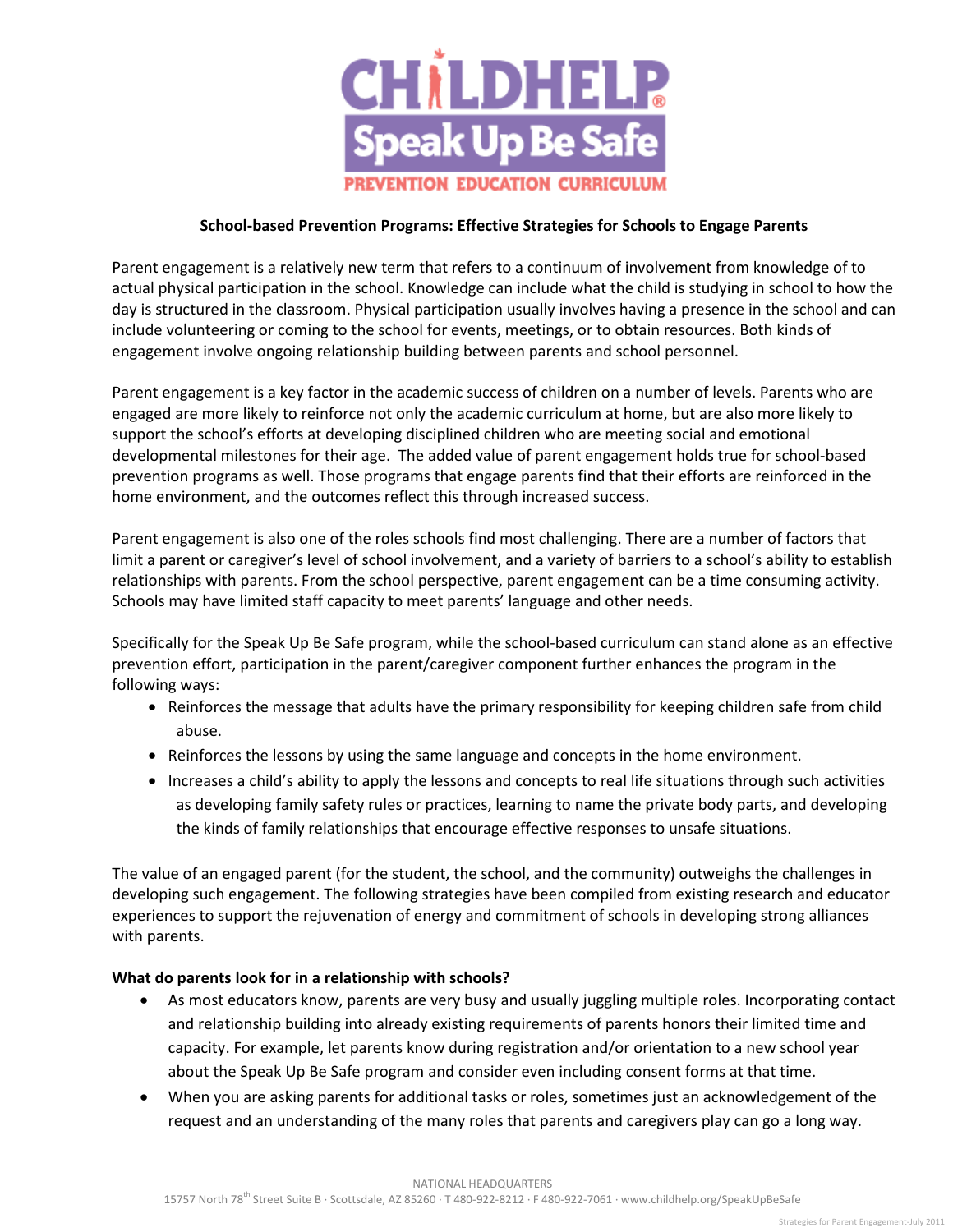- Language is an incredibly important aspect of communication. Most groups or organizations use a standard of a  $6<sup>th</sup>$  grade reading level when preparing materials for community-based distribution. Understanding the parent community can help you to gauge if this should be higher or lower for your families. There is a fine line between meeting parents at their level and being patronizing.
- In addition, avoid the use of jargon. It is easy to forget that our work environment has a culture and language of its own that we need to spell out when we communicate with those outside of it.
- From the beginning, frame the relationship as mutual. Parents want to view their engagement as entering into a partnership that is in the best interest of their child.
	- o This means offering a willingness to listen, an understanding of and respect for the family's values, norms, and culture, and a commitment to follow through with tasks that have been taken on.
- Consider how parent engagement can meet other needs the parent may have. Sometimes parents will get involved if they see an opportunity to meet and network with other families/parents, or if they know you will have information or resources on other issues that are of concern to them.
- Don't assume that a lack of parent participation or response means that the parent does not care. Consider what barriers the parent may be facing to participation, and easy strategies you can employ to minimize those barriers. For example:
	- o If a family does not speak or read English, be sure that contact is made in their first language or with an offer of translation/interpretation. Parents can feel disempowered when schools rely on the children to translate.
	- o Without a pre-established, trusting relationship, a parent may feel too vulnerable to ask questions and admit to not knowing something. Consider any potential questions that may be raised, and include the answers in the materials you send out to minimize this feeling.
	- o Anticipate that parents who have questions may not know how or where to get them answered, and might not respond at all. Include several avenues for contact in materials that go to parents. Better yet, follow up with parents by phone or with a note home to ask what questions you can answer about the program or the materials they received.
	- o Anticipate logistical barriers to parent engagement, such as transportation, work schedules, child care, and plan to address them as part of any engagement strategies.
	- o Understanding a parent's, family's or even a community's history with formal educational institutions can serve as a guide for both understanding any hesitancy that may exist around engagement, or how best to reach out to a parent. For example, parents who have experienced racial or class-based discrimination in the past may have a fear or trepidation about interacting with schools. Cultural factors may also play a role. Some cultures have a reverence for educators that may be perceived as distance or a lack of interest in involvement. Assumptions such as this can create missed opportunities for relationship building.
	- o Many families require ongoing or multiple invitations to respond or get involved. They may interpret one contact with no follow-up as a message that they are no longer needed or wanted.

## **Strategies Specific to Child Abuse**

- Parents who have participated in child abuse prevention programs in the past have identified that they prefer to be approached about the program by someone they are familiar with, such as a child's teacher.
- Although it is difficult to do, schools should consider first discussing any concerns about child maltreatment with the parent or caregiver. This does not mean that a report will not be made, or that other actions will be taken. It honors the parent, is the ethical thing to do, and often can help to clarify a situation as well as provide an opportunity to help the family, both with resources for assistance and